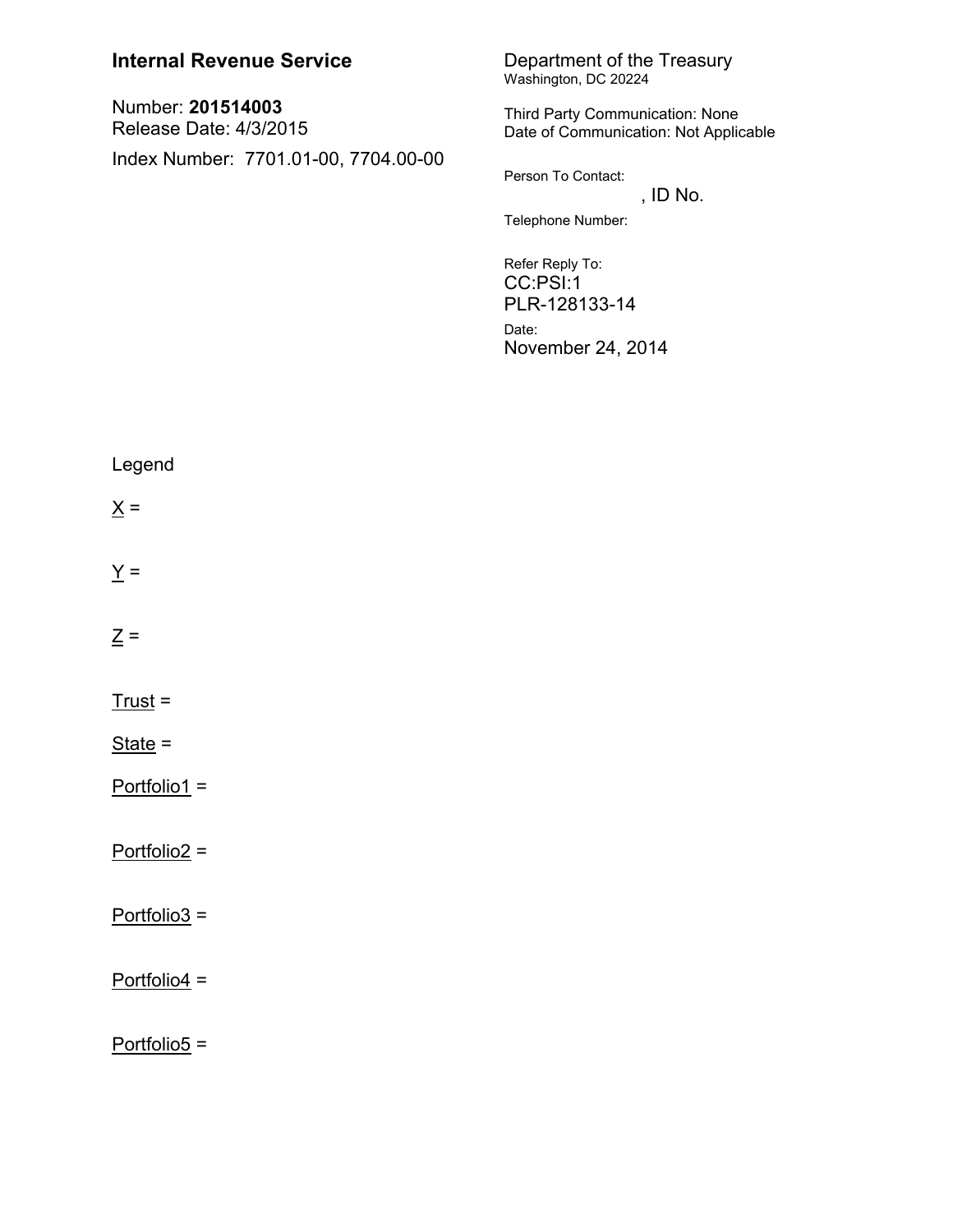PLR-128133-14

 $Portfolio6 =$ 

 $Portfolio7 =$ 

 $Portfolio8 =$ 

 $Portfolio9 =$ 

 $Portfolio10 =$ 

 $Portfolio11 =$ 

 $Portfolio12 =$ 

 $Portfolio13 =$ 

 $Portfolio14 =$ 

 $Portfolio15 =$ 

 $Portfolio16 =$ 

 $Portfolio17 =$ 

 $\underline{n1}$  =

 $n3 =$ 

Dear

 $\mathcal{L}^{\text{max}}_{\text{max}}$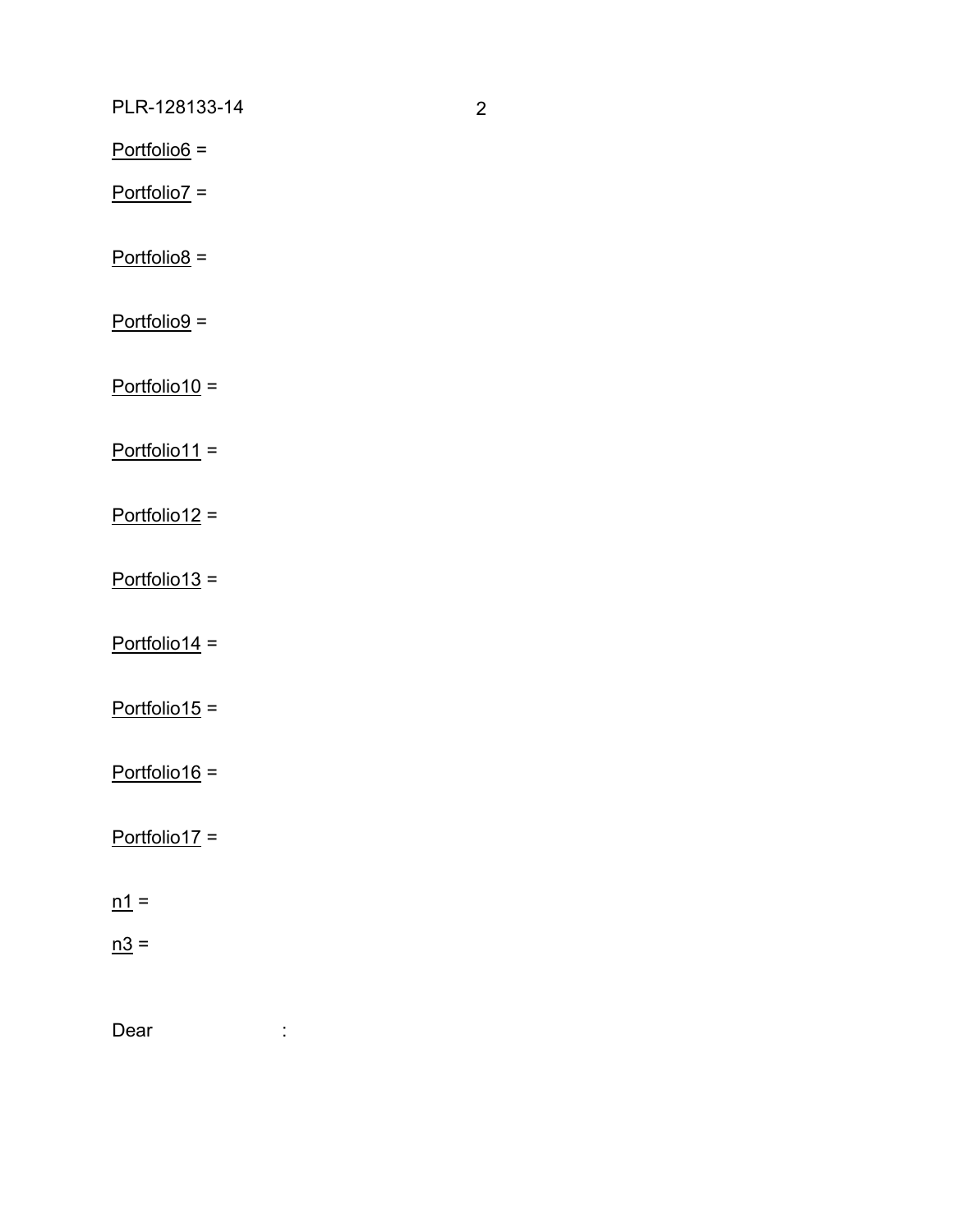This letter responds to a letter dated July 21, 2014, and subsequent correspondence, requesting rulings under sections 7701 and 7704 of the Internal Revenue Code.

## **FACTS**

According to the information submitted,  $X$  is the parent of a consolidated group that includes Y, Z, and other subsidiaries. Y is a life insurance company, licensed in 49 states and the District of Columbia to provide life insurance, annuity, mutual fund, and other investment products. Z is a life insurance and annuity company that provides life insurance, annuity, and other investment products in all 50 states and the District of Columbia. Trust is an open-end management investment company (mutual fund) organized as a State business trust.

Trust consists of a series of segregated portfolios of assets (Portfolios), including Portfolios1 – 17 (Electing Portfolios), each with separate investments. Trust issues shares of each Portfolio (Shares) to support  $\underline{Y}$  and  $\underline{Z}$ 's life insurance contract and variable annuity contracts. Shares of the Portfolios may only be purchased by domestic life insurance companies, either directly or through separate accounts of such companies, or other permissible owners under § 1.817-5(f)(3). Shares of the Portfolios are currently offered to n1 separate accounts of Y and n2 separate accounts of Z (Separate Accounts). Premiums received by Y and Z for variable life insurance and annuity contracts are allocated to their respective Separate Accounts. Shares in the Portfolios are not currently sold to other insurance companies.

Y and Z offer variable annuity contracts and variable life insurance contracts that have the Portfolios as investment options. The holders of these contracts (Contract Holders) are permitted to allocate the premiums paid among the portfolios when they purchase the contract. They may also allocate subsequent premiums among the Portfolios when those premiums are paid. Contract Holders may change the allocation of premiums or transfer funds between the Portfolios at any time. The Separate Accounts, at the direction of the Contract Holders, invest in the Portfolios. The Separate Accounts may purchase additional Shares or redeem their Shares at any time. The benefits that  $Y$  and Z pay to a particular Contract Holder are determined by the investment return and market value of the Portfolios to which the Contract Holder has allocated premiums and transfer funds. However, the benefits under the variable contracts can vary significantly from the value of the Shares, especially if a Contract Holder dies before his or her life expectancy. The Contract Holder is typically entitled to a minimum payment, regardless of Portfolio performance. Typically, a variable contract cannot be redeemed within a specified period without a penalty and it cannot be sold at face value.

The Contract Holders have no legal, equitable, direct, or indirect interest in the assets held in the Portfolios, and they cannot make claims against the income, gains, losses, or distributions of the Portfolios. Rather, the Contract Holders can only make contract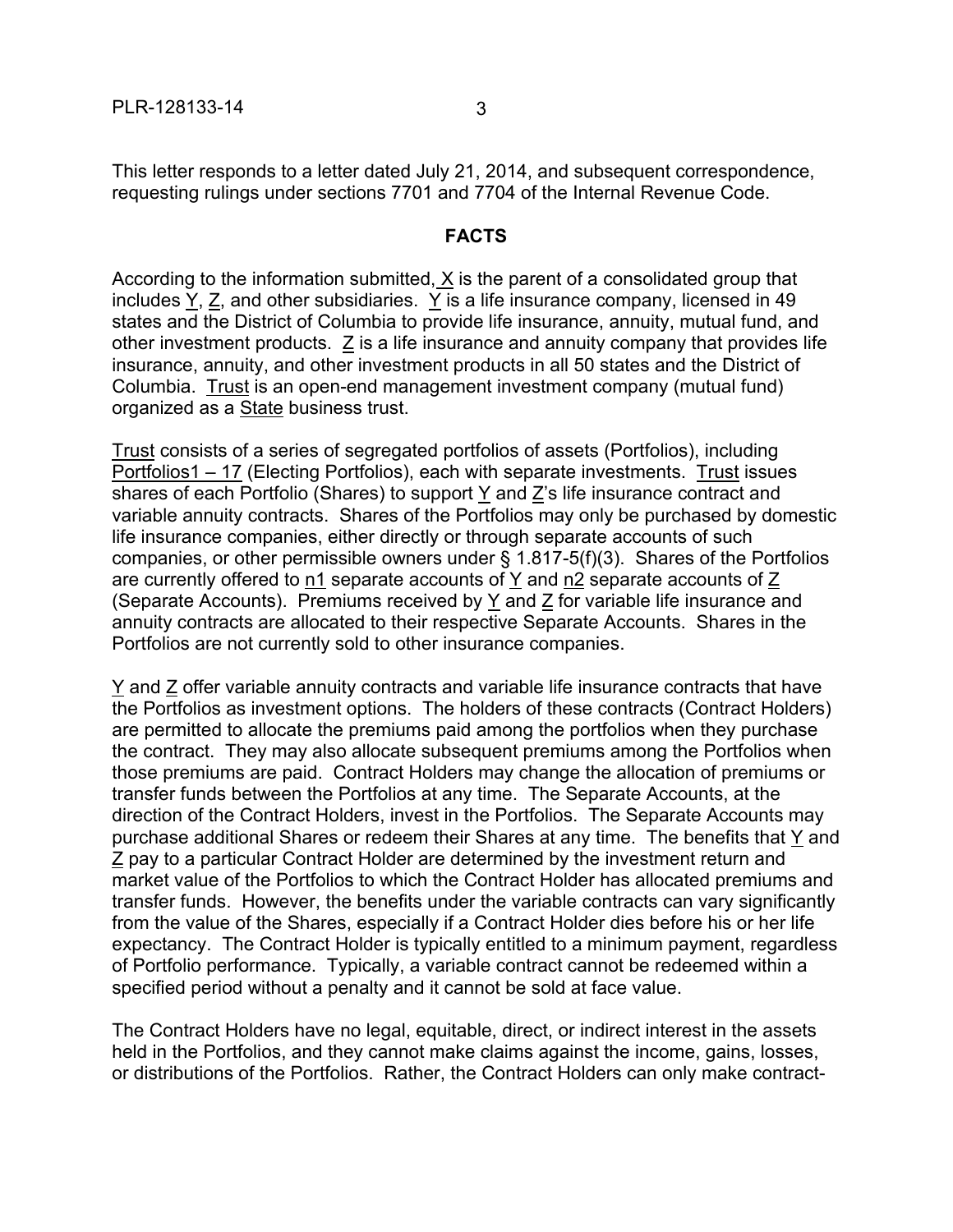PLR-128133-14 4

based claims against Y and Z, to collect cash (in the form of death benefits, annuities, or cash surrender values) under their variable contracts. Public access to investments in the Portfolios is available exclusively through the purchase of a variable life or annuity contract, unless the investor is a permissible owner under § 1.817-5(f)(3).

Each of the Electing Portfolios is currently a regulated investment company (RIC) within the meaning of section 851. X intends that each Electing Portfolio elect to be treated as a partnership for federal tax purposes by filing Form 8832, *Entity Classification Election*. Following this election, the interests in each Electing Portfolio will continue to be owned by the Separate Accounts. X seeks a ruling that each Electing Portfolios will be classified as a partnership, as of the effective date of its election, as long as it has two or more members, provided such Portfolio does not make an election to be treated otherwise. Additionally, X seeks a ruling that, as of the effective date of its election, an Electing Portfolio will not be treated as a publicly traded partnership taxable as a corporation as defined in section 7704.

 $X$  makes the following representations:

- 1. Trust is a business trust that has never held itself out to be a state law corporation. Each Portfolio is currently a RIC as defined in section 851(a). Since electing to be treated as a RIC, each Portfolio has satisfied the distribution requirements of section 852.
- 2. Each Electing Portfolio will have at least two members, Y and Z, investing through their Separate Accounts, and will elect pursuant to § 301.7701-3 to be treated as a partnership for federal tax purposes.
- 3. The Shares will only be sold to Separate Accounts of domestic life insurance companies or other permissible owners under § 1.817-5(f)(3). In no event will Shares be sold to more than 100 domestic life insurance companies.
- 4. The assets of the Separate Accounts will be adequately diversified within the meaning of section  $817(h)$  and  $\S$  1.817-5(b).
- 5. Y and Z are and will be treated as the owners of the Shares in the Portfolios for federal tax purposes, unless the Shares are sold to other permissible owners under § 1.817-5(f)(3).
- 6. Allocations of taxable income, gain, loss, deduction, and credit of the Electing Portfolios will be made in accordance with section 704(b) and (c), and except as required by section 704(c), each holder of a Share will be allocated a proportionate share of each item of the Electing Portfolio's income or loss.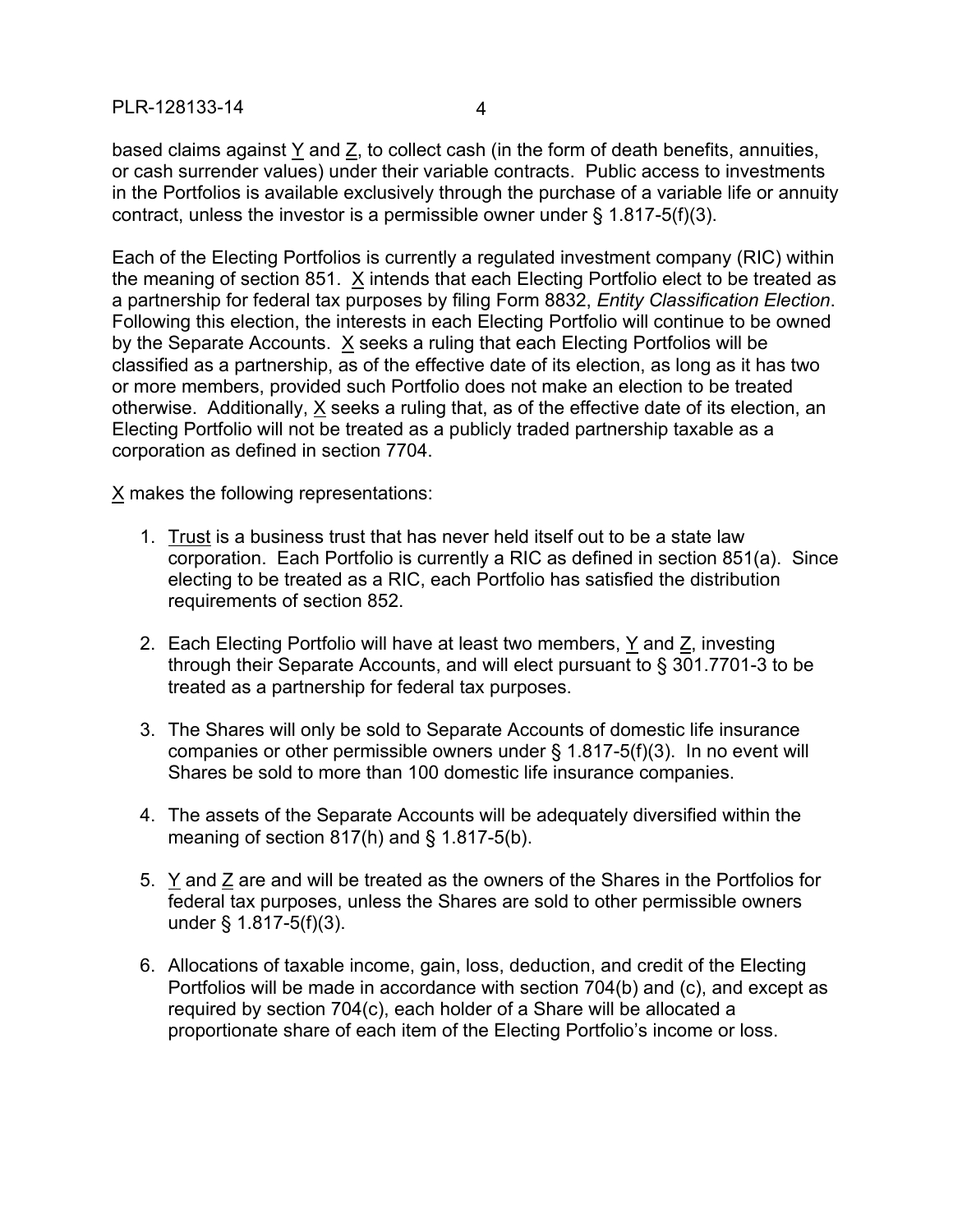- 7. Each Electing Portfolio will operate as a separate business entity for federal tax purposes and, as a business entity with more than one member, will file its own federal tax return. For federal income tax purposes, all interests in each Electing Portfolio will be owned by Y and Z and not by the variable contract holder.
- 8. Each Electing Portfolio will consist of a separate pool of assets, liabilities, and stream of earnings. The owners of Shares of an Electing Portfolio may (with respect to said Shares) share in the income only of that Portfolio and, correspondingly, will be limited to the assets of that Portfolio upon the redemption of shares in, or the liquidation or termination of, such Electing Portfolio. The payment of the expenses, charges, and liabilities of an Electing Portfolio will be limited to that Portfolio's assets. The creditors of an Electing Portfolio are limited to the assets of that Portfolio for recovery of expenses, charges, and liabilities.
- 9. Each Electing Portfolio will have its own investment objectives, policies, and restrictions. Votes of the owners of Shares of the Electing Portfolios may be conducted by each Electing Portfolio separately with respect to matters that affect only that particular Portfolio, except to the extent the Investment Company Act of 1940 requires all Shares to be voted as a single class of shares.
- 10.The Shares are not and will not be traded on an established securities market and, accordingly, no owner of Shares will have the opportunity to engage in transactions involving the Shares on an established securities market. The Shares are not and will not be regularly quoted by any person (such as a broker or dealer) who is making a market in the Shares and, accordingly, no owner of Shares will have the opportunity to participate in any market in the Shares.
- 11.No person now regularly makes available to the public (including customers or subscribers) any bid or offer quotes with respect to the Shares nor will any person make such quotes available in the future. No person now stands ready, or will stand ready in the future, to effect buy or sell transactions at such quoted prices, either on that person's own behalf or on behalf of others; accordingly no owner of the Shares will have the opportunity to engage in transactions involving Shares based upon bid/offer quotes.
- 12.No owner of Shares has, or will have, a readily available, regular, and ongoing opportunity to sell of exchange the Shares through a public means of obtaining, or providing information of, offers to buy, sell, or exchange Shares.
- 13.There is no plan or intention that any redemption of Shares by an Electing Portfolio will be combined with the issuance of Shares in the Electing Portfolio to a new partner.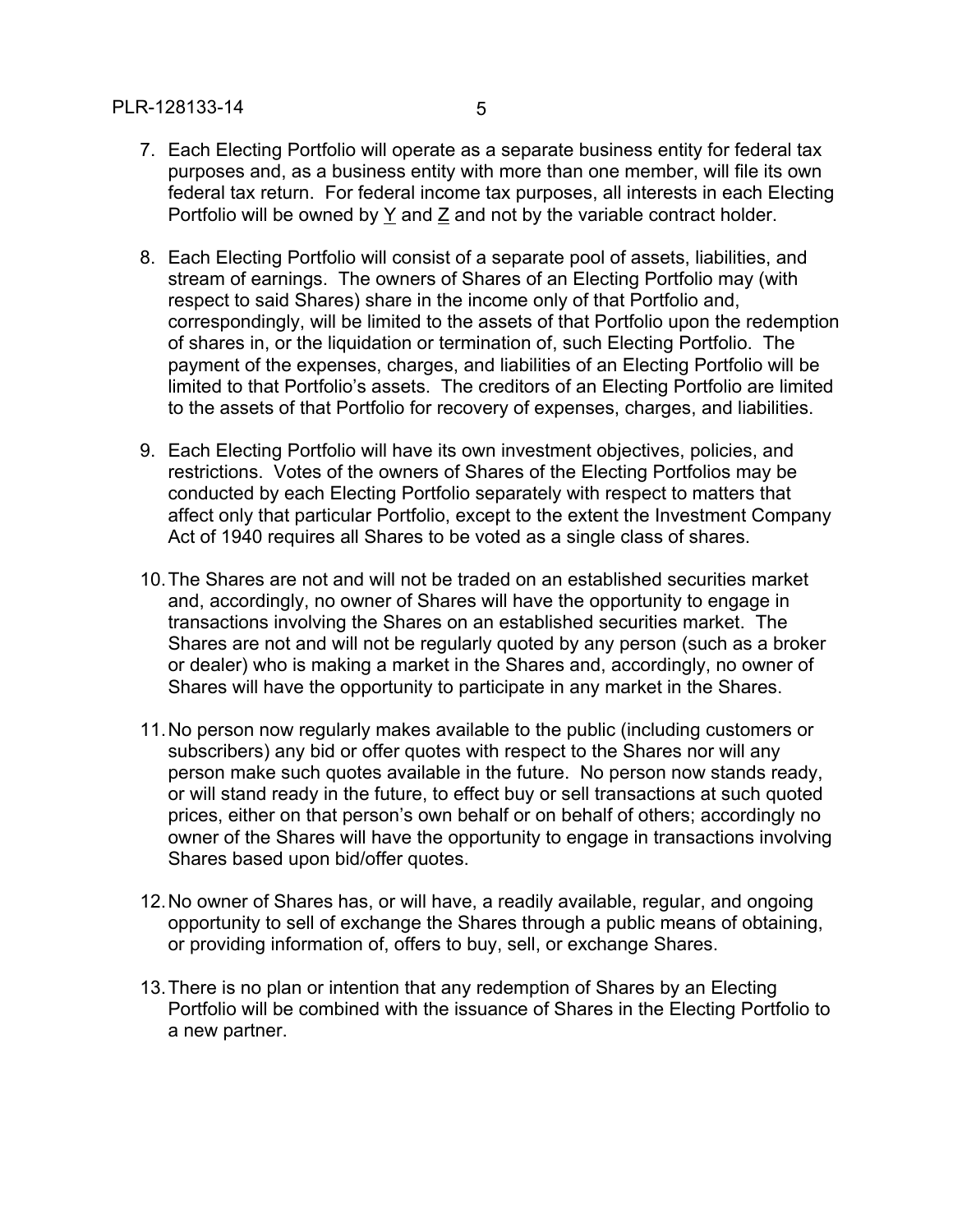- contract value among one or more subaccounts of Separate Accounts, no Contract Holder possesses, or will possess, under current law, control over the investment options of any subaccount of the Separate Accounts or Portfolio. No Contract Holder has, or will have, any authority to make investment decisions concerning the assets of any subaccount or any Portfolio thereof, nor is any Contract Holder permitted (nor will any Contract Holder be permitted) to select or recommend particular investments or investment strategies with respect to any subaccount or any Portfolio. None of the subaccounts or Portfolios currently solicits, nor will they be permitted in the future to solicit, any Contract Holder (or prospective Contract Holder) to communicate with them about the selection, quality, or rate of return of any specific investment or group of investments held in any subaccount or Portfolio. Nothing prevents a Contract Holder (or prospective Contract Holder) from initiating an unsolicited communication, but any such communication will be disregarded when making investment decisions for a Portfolio. Investments in Separate Accounts are, and will be, available solely through the purchase of a variable contract, and are not otherwise publicly available.
- 15.Shares of the Electing Portfolios are not, and will not be, transferrable without first obtaining the consent of the trustees of Trust. The trustees may withhold consent if the trustees determine that the transfer may (i) result in a person who is not a domestic life insurance company or an eligible shareholder (as permitted in § 1.817-5(f)) becoming a shareholder, (ii) otherwise cause an Electing Portfolio to cease to be an eligible entity to which the "look-through" rules of § 1.817-5(f) apply, (iii) cause an Electing Portfolio to be treated as a publicly-traded partnership as defined in section 7704(b); or (iv) result in a violation of the 1940 Act, the Securities Act of 1933, or other applicable law. Notwithstanding the foregoing, a shareholder will be permitted to transfer Shares of which it is the record owner without first obtaining the consent of the Trustees if the transfer is made (i) to a successor that is a domestic life insurance company or an eligible shareholder (as permitted in  $\S$  1.817-5(f)), and (ii) in connect with a merger, consolidation, or sale of substantially all assets or similar transaction to which the shareholder is a party.

## **LAW AND ANALYSIS**

Section 301.7701-3(a) provides that a business entity that is not classified as a corporation under § 301.7701-2(b)(1), (3), (4), (5), (6), (7), or (8) (an eligible entity) can elect its classification for federal tax purposes.

Section 301.7701-3(b)(1)(i) provides that, unless it elects otherwise, a domestic eligible entity is classified as a partnership if it has two or more members.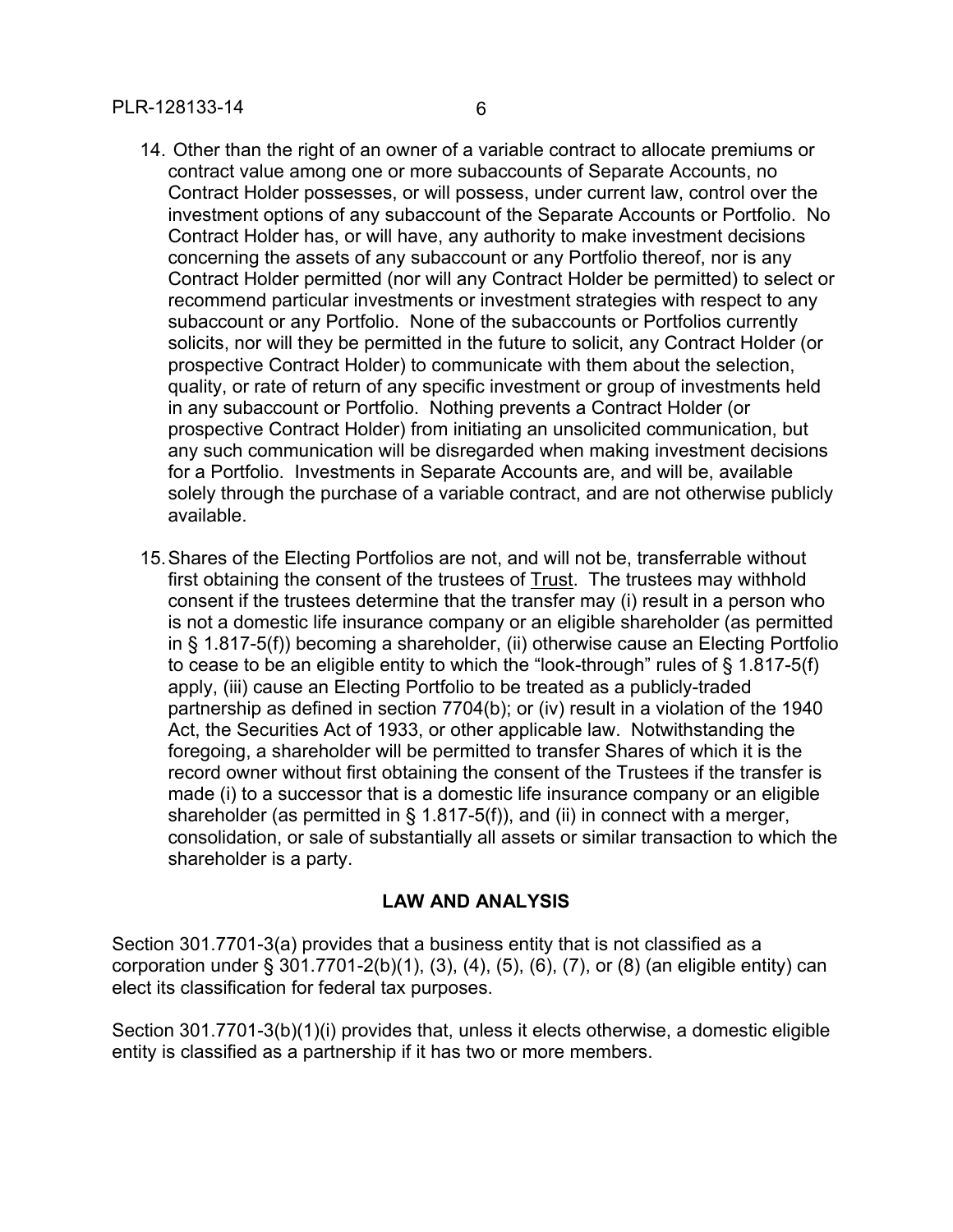PLR-128133-14 7

Section 7704(a) provides that except as provided in section 7704(c), a publicly traded partnership will be treated as a corporation.

Section 7704(b) provides that the term "publicly traded partnership" means any partnership if (1) interests in such partnership are traded on an established securities market and (2) interests in such partnership are readily tradable on a secondary market (or the substantial equivalent thereof).

Section 1.7704-1(a)(2)(i) of the Procedure and Administration Regulations provides that for purposes of section 7704(b) and § 1.7704-1, an interest in a partnership includes (A) any interest in the capital or profits of the partnership (including the right to partnership distributions); and (B) any financial instrument or contract the value of which is determined in whole or in part by reference to the partnership (including the amount of partnership distributions, the value of partnership assets, or the results of partnership operations).

Section 1.7704-1(a)(3) provides that for purposes of section 7704(b) and § 1.7704-1, a transfer of an interest in a partnership means a transfer in any form, including a redemption by the partnership or the entering into of a financial instrument or contract described in § 1.7704-1(a)(2)(i)(B).

Section 1.7704-1(c)(1) provides that for purposes of section 7704(b) and § 1.7704-1, interests in a partnership that are not traded on an established securities market (within the meaning of section 7704(b) and § 1.7704-1(b)) are readily tradable on a secondary market or the substantial equivalent thereof if, taking into account all of the facts and circumstances, the partners are readily able to buy, sell, or exchange their partnership interests in a manner that is comparable, economically, to trading on an established securities market.

Section 1.7704-1(c)(2) provides that for purposes of  $\S$  1.7704-1(c)(1), interests in a partnership are readily tradable on a secondary market or the substantial equivalent thereof if  $-$  (i) interests in the partnership are regularly quoted by any person, such as a broker or dealer, making a market in the interests; (ii) any person regularly makes available to the public (including customers or subscribers) bid or offer quotes with respect to interests in the partnership and stands ready to effect buy or sell transactions at the quoted prices for itself or on behalf of others; (iii) the holder of an interest in the partnership has a readily available, regular, and ongoing opportunity to sell or exchange the interest through a public means of obtaining or providing information of offers to buy, sell, or exchange interests in the partnership; or (iv) prospective buyers and sellers otherwise have the opportunity to buy, sell, or exchange interests in the partnership in a time frame and with the regularity and continuity that is comparable to that described in the other provisions of  $\S$  1.7704-1(c)(2).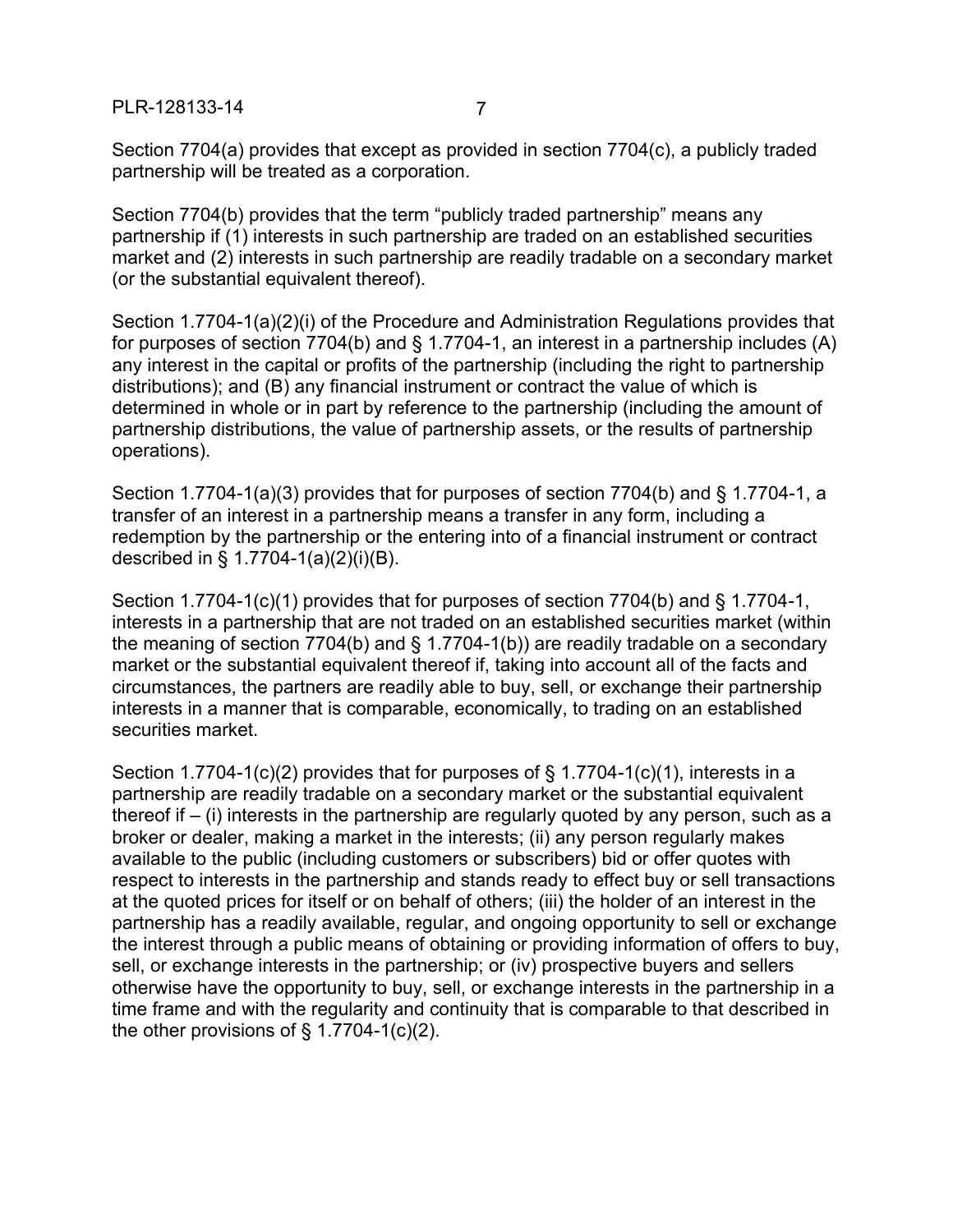Section 1.7704-1(d) provides that for the purposes of section 7704(b) and § 1.7704-1, interests in a partnership are not traded on an established securities market within the meaning of § 1.7704-1(b)(5) and are not readily tradable on a secondary market or the substantial equivalent thereof within the meaning of § 1.7704-1(c) (even if interests in the partnership are traded or readily tradable in a manner described in § 1.7704-1(b)(5) or  $(c)$ ) unless – (1) the partnership participates in the establishment of the market or the inclusion of its interests thereon; or (2) the partnership recognizes any transfers made on the market by  $-$  (i) redeeming the transferor partner (in the case of a redemption or repurchase by the partnership); or (ii) admitting the transferee as a partners or otherwise recognizing any rights of the transferee, such as a right of the transferee to receive partnership distributions (directly or indirectly) or to acquire an interest in the capital or profits of the partnership.

Section 1.7704-1(h)(1) provides that for purposes of section 7704(b) and this section, except as otherwise provided in § 1.7704-1(h)(2), interests in a partnership are not readily tradable on a secondary market or the substantial equivalent thereof if (i) all interests in the partnership were issued in a transaction (or transactions) that was not required to be registered under the Securities Act of 1933; and (ii) the partnership does not have more than 100 partners at any time during the taxable year of the partnership.

Rev. Proc. 2014-3, § 3.01(90), 2014-1 I.R.B. 111, provides that the Service will not issue a ruling on whether interests in a partnership that are not traded on an established securities market (within the meaning of section  $7704(b)$  and § 1.7704-1(c)(1). Rulings specifically pertaining to portfolios supporting variable contract arrangements of life insurance companies do not fall within the intended scope of the no rule area.

## **CONCLUSION**

X represents that each Electing Portfolio will have at least 2 members and will elect pursuant to § 7701-3 to be treated as a partnership. Provided that each Electing Portfolio has 2 or more members and files Form 8832, *Entity Classification Election*, with the appropriate Service Center, each Electing Portfolio will be properly classified as a partnership for federal tax purposes.

The Shares in each Electing Portfolio are interests in the capital or profits of the Electing Portfolios. Therefore, if the Electing Portfolios are partnerships for federal tax purposes, the Shares would be partnership interests for purposes of section 7704(b). See § 1.7704-1(a)(2)(i)(A). The sale of Shares to other insurance companies or to the separate accounts of other insurance companies does not fall within the definition of trading on an established securities market as defined in section 7704(b)(1) and § 1.7704-1(b). Additionally, Shares may only be sold to the Separate Accounts of Y and Z, the separate accounts of other life insurance companies, and other persons specified in § 1.817-5(f)(3), and (i) are not regularly quoted by any person, such as a broker or dealer, making a market in the interests; (ii) no person regularly makes available to the